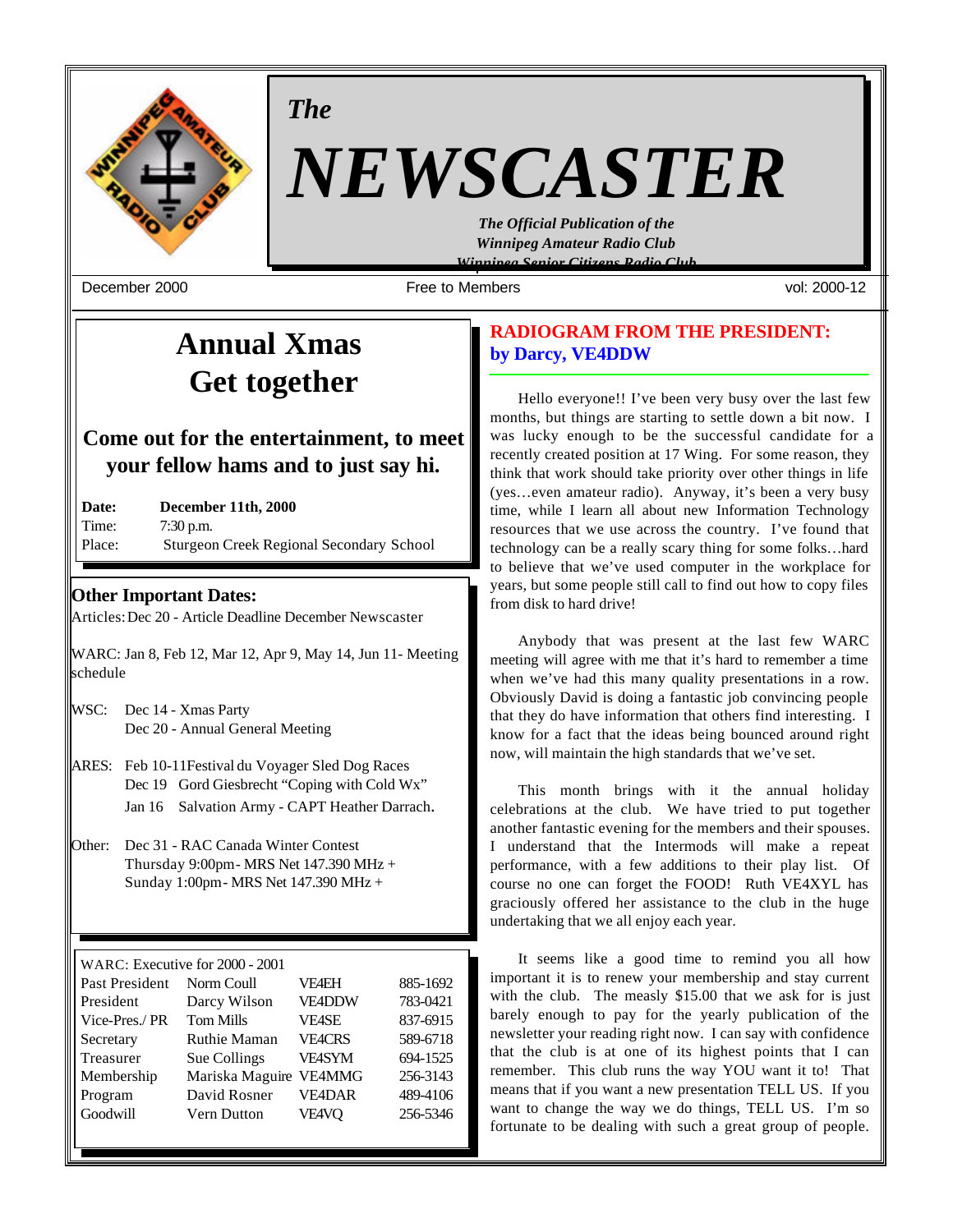But neither my executive, nor I can read minds. PLEASE GIVE US YOUR INPUT!! Remember, complaints are easy to make, but recommendations should always follow.

If you can't make it to the meeting to take part in the celebrations, I wish you the best of the season. Otherwise, we'll talk over eggnog.

# **Minutes for W.A.R.C. November 13th, 2000 Submitted by Ruthie, VE4CRS**

## *President's Welcome Darcy VE4DDW*

Darcy opened the meeting at 19:30 hours. Darcy thanked everyone for attending. Introductions followed. 46 members attended.

### *Minutes of October 16th, 2000 meeting*

Moved by Jim VE4AJR, seconded by Harm VE4HAZ that the minutes of the October 16th meeting be accepted as printed in the Newscaster. Carried.

### *Flea Market Report - Sue VE4SYM*

Flea Market was a success. Revenue - \$639.58. Net profit from flea market - \$519.58. Thanks to Sue VE4SYM and Ruth VE4XYL for a job well done.



#### *Newscaster on Web - Derek VE4HAY*

Problems have occurred re emailed newscaster. Derek explained that the Newscaster is in a portable document format - adobe - as an attachment. In order to read the Newscaster, Adobe Acrobat Reader needs to be downloaded. It is a free download at www.adobe.com

Darcy VE4DDW explained that Mark VE4MAB is updating the WARC website. The official WARC website is: www.virtualmultimedia.com/warc

#### *Correspondence - Darcy VE4DDW*

Darcy informed members of the Seminar "Overview of Robotics Research Projects", which will be taking place on November 15, 2000. The invitation to attend was from W. Kinsner VE4WK

The club VE4BB received a QSL CARD from IZ3ATU, France, the Italy contest. Bob VE4RCJ informed members that the contact was made from our display at the Movie Theatre in St. Vital.

#### *Treasurer's Report - Sue VE4SYM*

| WARC Treasurer's Report for October 2000 |             |
|------------------------------------------|-------------|
| Total monthly revenue                    | \$1,623.58. |
| Total monthly expenses                   | \$630.88    |
| Book balance as of October 31, 2000      | \$5,191.04  |

## *Programming - David VE4DAR*

Darcy DDW thanked David VE4DAR on behalf of WARC for last month's program "An Evening to Remember", honouring Manitoba's Amateur Radio Pioneers. Feedback was very positive from all who attended. Thank you, David!

David VE4DAR thanked Darcy for his comments and thanked all members who made the evening possible.

David briefly previewed the program for the evening, "Safety First", being presented by Albert VE4AJB.

Next month's meeting, December 11th, 2000 is dedicated to holiday celebrations. It will include: - hat and mug decorating contest, draw, loonie raffle, Ruth's fantastic refreshments, The Inter-Mods with new numbers, and a surprise guest. All are invited and spouses are welcome.

#### *Membership - Mariska VE4MMG*

Mariska thanked all members for renewing their membership. As of the flea market, 177 members renewed.52 members requested the Newscaster by email.

The lucky winner of the WARC Membership draw for an IC-T2H two meter handheld was John Bell VE4OL.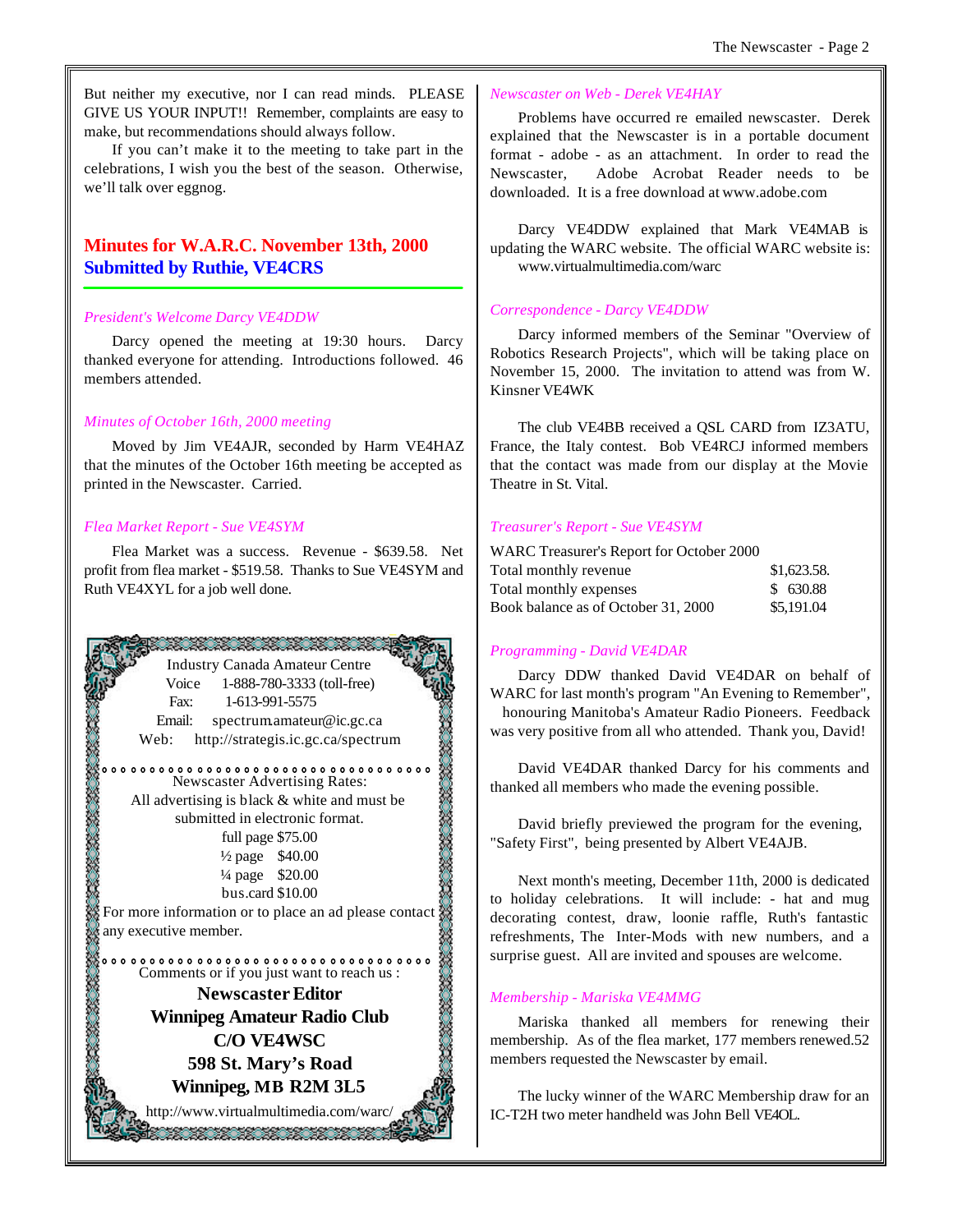Tom VE4SE explained that ICOM donated a \$100.00 gift certificate. It went towards the handheld. Comtelco also contributed and WARC made up the rest.

#### *RAC Report - Rick VE4OV*

1. Ed Henderson VE4YU, President of the Winnipeg Senior Citizens Radio Club, VE4WSC, has received approval from his Board of Directors to volunteer the Senior's Club as the new QSL bureau for the new International Space Station. The Amateur Radio on the International Space Station (ARISS) operation for Canadian QSL cards will be handled by Norm Coull VE4EH. The Radio Amateurs of Canada Vice President of International Relations, Dr. Ken Pulfer VE3PM, has congratulated the Senior's Club on their wisdom and their vision. All of the small details will be worked out in the coming weeks.

2. Since the Federal election has been called, there is no news from Industry Canada on the proposed Gazette Notice for the 12 wpm morse code qualifications to be dropped to 5 wpm.

3. The AMSAT Phase 3-D Satellite should be launched on November 15th, 2000. Check the AMSAT and the ARRL web pages for the latest news.

#### *WARES Report - Jeff VE4MBQ*

Jeff regretted not attending the previous club meeting. A comprehensive report was in the Newscaster.

He notified members of the next WARES meeting, Tuesday, November 21st, 2000 at the Stephenson Library. The guest speaker is from Child Find Manitoba.

Jeff informed members that it is not too early to consider the possibility of a Red River Valley flood in the spring of 2001. MB ARES executive first planning meeting will be next week. There will be an on-line volunteer registration form. The URL will be in the December Newscaster. Paper forms will be available in January 2001. The biggest challenge of '97 flood operations was volunteer recruitment before the flood. We had lots of volunteers during the operation, but dealing with them once operational was problematic.

Questions from Members were answered as follows:

 - we were not called up when aircraft crashed in Assiniboine forest. Members could be called out to hospitals.

 - VE4SE said police and firefighters have different talk groups.

Tom VE4SE mentioned report of stolen jeep with portable radio. Jeep belongs to VE4WAL and is marked as such. There had been interference on Gimli repeater, and both instances could be related. The vehicle is a Ford Ranger.

Membership draw this meeting was a thermos food flask. The raffle draw was a soldering gun. Congrats to the winners!

#### *Presentation*

Albert VE4AJB has extensive experience in "Safety First". Albert explored the themes of safety in the shack and at the workbench, lightening strikes, and safety around and on towers and antennas. The equipment he displayed and his knowledge on these subjects was most impressive. Thank you, Albert.

Meeting adjourned at 9:45 PM.

## **Contest Calendar**

| <b>December</b> |               |                                           |
|-----------------|---------------|-------------------------------------------|
| $01-03$         | 2200-1600     | CW ARRL 160 meter Contest                 |
| $02-03$         | 1800-0200     | RTTY TARA RTTY Sprint                     |
| $02-03$         | 1800-1800     | CW TOPS Activity 80m Contest              |
| 03              | 2000-2400     | CW QRP ARCI Holiday Spirits               |
| $09-10$         | $0000 - 2400$ | CW/SSB ARRL 10 meter Contest              |
| 10              | 0300-0500     | CW Great Colorado Snowshoe Run            |
| 15              | 2100-2300     | <b>CW/SSB AGB Party Contest</b>           |
| 16              | $0000 - 2400$ | RTTY OK DX RTTY Contest                   |
| $16-17$         | 1400-1400     | <b>CW Croatian CW Contest</b>             |
| $16-17$         | 1600-1600     | <b>CW/SSB</b> International Naval Contest |
| $30 - 31$       | 1500-1500     | CW Stew Perry Topband Distance            |
| $30 - 31$       | 1500-1500     | CW Original - QRP - Contest               |
| 31              | 0000-2359     | <b>CW/SSB RAC Canada Winter</b>           |

#### *Janaury 2001*

| 01        | 0000-2400 | CW ARRL Straight Key Night           |
|-----------|-----------|--------------------------------------|
| 01        | 0000-0100 | CW/SSB AGB "New Year SnowBall"       |
| 01        | 0800-1100 | <b>RTTY SARTG New Year Contest</b>   |
| 01        | 0900-1200 | CW AGCW Happy New Year               |
| 01        | 1600-2200 | <b>CW/SSB HangOver Hustle</b>        |
| 06-07     | 1500-1500 | CW AGCW-DL QRP Winter Contest        |
| 06-07     | 1800-2400 | Digital ARRL RTTY Roundup            |
| 06        | 1800-2400 | <b>SSB Kid's Day Operating Event</b> |
| 06        | 0500-1000 | <b>CW/SSB Old New Year Contest</b>   |
| 06-07     | 1800-0600 | CW North American QSO Party          |
| $12 - 14$ | 2200-2200 | CW Japan Int'l DX, Low Bands         |
| 13-14     | 0000-2400 | CW YL-ISSB QSO Party                 |
| 13-14     | 0700-2359 | CW Michigan QRP Club CW Contest      |
| 13-14     | 0900-2100 | SSB/CW Hunting Lions on the Air      |
| $13 - 14$ | 1800-0600 | <b>SSB North American QSO Party</b>  |
| 20        | 1200-2000 | <b>CW LZ Open Contest</b>            |
| 21        | 0000-2400 | <b>CW HA DX Contest</b>              |
| 26-28     | 2200-1600 | CW CQ W W 160m Contest               |
| 27-28     | 0600-1800 | <b>CW REF</b>                        |
| 27-28     | 1300-1300 | SSB UBA                              |
|           |           |                                      |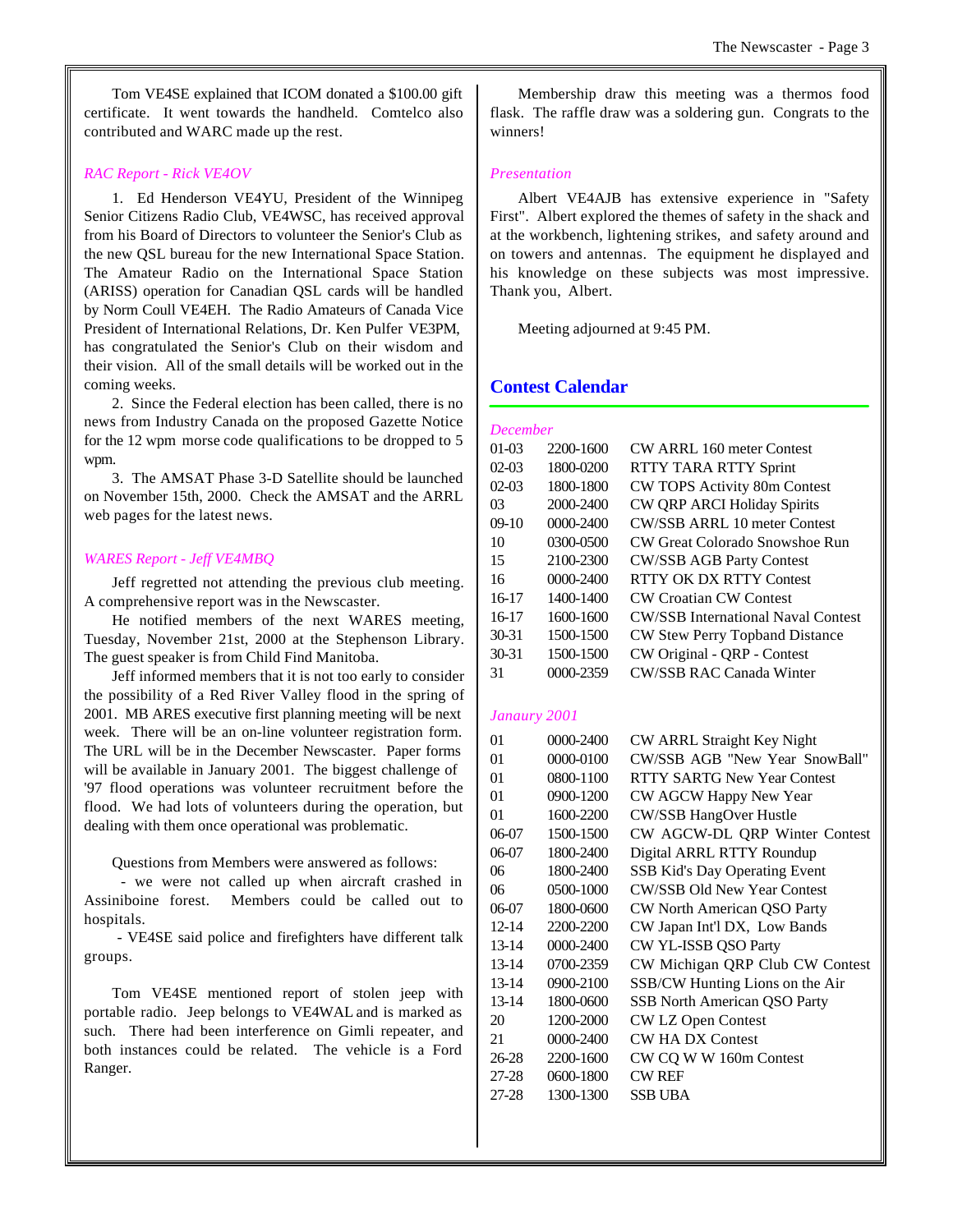# **An open letter to all interested amateurs. By Pat Giesbrecht VE4PLG**

#### *Dear Executive and Interested WARC Members;*

As a former RAC section Manager, a former member of the Executive of The Winnipeg Amateur Radio Club, a member of WARC, a member of ARES, a member of MRS, a member of RAC and a concerned Amateur I am writing to you about some of my concerns and concerns of others as to where this club is headed. It is my observation that WARC is losing members every year and this worries me. WARC is a great club but we have become very complacent in the past while. We seem to have lost all purpose. We seem to think that a meeting once a month is enough to keep our members happy and willing to come out. Well this is "NOT" enough. As a club we used to participate in many functions and events such as road races and bicycle races, and now we do none of these. We have given all this to ARES and we now have very little recognition as a club. We also let new members slip through our fingers. We do not offer new members anything to do. The only events we participate in as a club where we can actually use our hobby to its' fullest are Field Day and the Manitoba Marathon. As an executive can you not see how good it makes our members feel to be able to participate and actually use the skills we worked so very hard to obtain. We must get back to the basics here. We are Radio Operators and we would like to be able to use our skills and get some valuable practice as operators and be ready in case of disaster. Don't get me wrong, I am not knocking ARES or any of the work they do, but WARC used to do a lot of the things that ARES has now taken on, and I for one do not like the feeling of uselessness the WARC members now feel. We feel left out! ARES has taken everything we used to do and left us with the one big event a year, the Marathon. ARES has done some great work in the past and will do so in the future but don't you think we should have a little something for our WARC members too? Before anyone starts to pick up something to throw at me remember that most WARC members are also members of most of the other organizations I speak of, so in most part WARC members are doing a lot to further Amateur Radio but I think some of this should be done under the title of WARC instead of the other groups. Even the WARC Flea Market is not just a fund raiser for WARC any more, it has become and I quote "The only means ARES has of raising money for their operations". Has this not gotten away from the reason the Flea Market was started, to raise money to keep WARC in operation? I may be Black listed for some of my comments but I feel it is time something is done to change the situation before WARC as a club folds. I surely don't want that to happen. It has meant a lot to me and to others for a long time. So lets work together to straighten out our problems and keep this club going.

One of the problems we have at WARC is our monthly meetings. The programs are very good and I must compliment everyone who has given demonstrations or has talked to our members on subjects we are all interested in. The biggest problem I can see is the fact that the business portion of our meetings lasts way too long. Can we not stick to "JUST WARC" business? We seem to be more concerned about what RAC, MRS and ARES are doing rather than what we are doing. If you attend meeting of these other clubs or organizations they do not give time during their business meeting for things that WARC is doing so why should we spend precious time telling everyone what these other groups are doing? Should anyone be interested they can find out about RAC at the RAC web site. If they want to find out about ARES they can attend an ARES meeting and if they want to know what MRS is doing listen to the MRS nets twice a week or read about them in the different news letters. Why must we have these organizations as part of our business meetings? Should the executive decide that we still have these organizations give us information at our WARC meetings then could you not limit their participation to not less than 2 minutes and not more than 5 minutes. I have attended some of these meetings where the talks have lasted up to 20 minutes. That is way "TOO" long to keep anyones' attention. I for one get very bored with long meetings and I don't think I am the only one. Most members attend the meetings because they want to hear the presentation not the business meeting. We do keep the WARC portion of the business meeting short which is good, so could we please not let the meetings get so out of control that they last an hour or more. The business part should last no longer than 20 to 30 minutes. I am afraid that this is one of the reasons we are losing members. By the time the business portion of the meeting is over it is around 8:30, then you take a break and then you have the presentation, have you not noticed that a lot of the members disappear before the presentation even starts? Does this not tell you something? Should the meetings continue to be this long could you not have the presentation first and the meeting later? I think if you reversed the process you would find out just how few are really interested in long meetings. Even some of the participants from these other clubs or organizations disappear after they have their little say and they don't stay for the presentations. I, for one have a night job and have to leave about 9PM so I can get ready for work. I have had to miss many presentations I would have liked to have heard, but because of the length of the meetings I have had to leave. Do you think this is really fair?

We should also try to encourage members from other clubs and organizations to attend our meetings and events, but we must not bore them to tears when they do come, and we must not ignore them either. They may have some very interesting ideas even though they may differ from ours. Let's make these Amateurs welcome!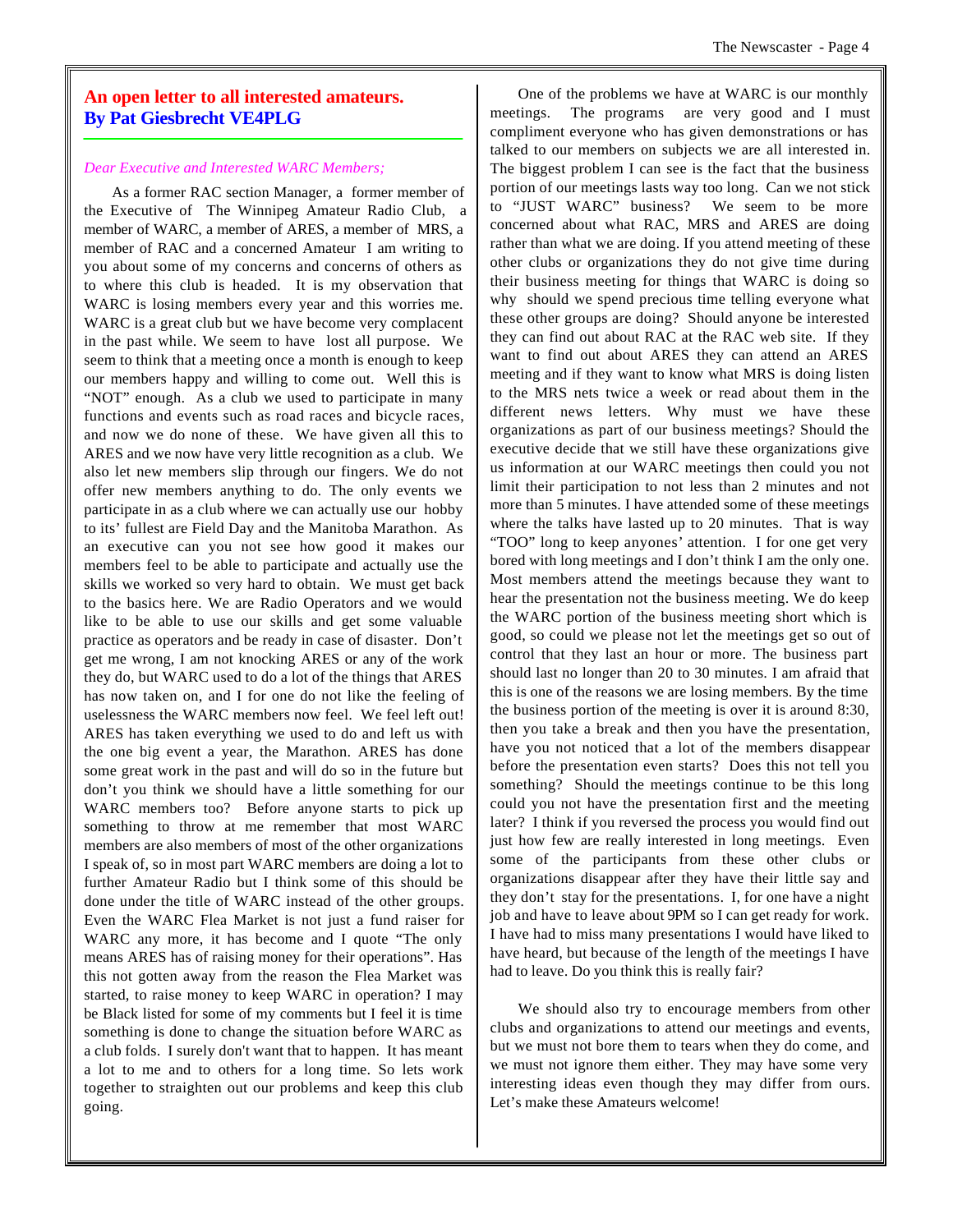There are quite a few women who now have their tickets, should there not be some meetings geared towards the concerns of the female operators. If you fellows have not noticed, the ladies can also operate radios and we should not be put on the back burner so to speak. We all worked hard for our tickets as well and should not be relegated to so called (No offense intended),"Kitchen" work. Some of the female operators, and I am one of them, feel intimidated by all the technical talk we hear at meetings and on the air. Could we not have some programs geared to the Amateurs that may not be so technically inclined be they female or not? This would be an excellent way for some of our more seasoned Amateurs to help explain this technical "stuff" to those of us who may not be technically oriented. We are all in this hobby because we like Amateur Radio and we also like the feelings we get when we can help out, be it with the Marathon or with a disaster. This is why we took up this hobby in the first place. So lets get back to what we started out to do when we got our tickets and that is "COMMUNICATE" with one another. Thanks for listening to me.

# **Hints & Kinks By Ralph, VE4RY**

Here's a handy gadget to use for soldering or painting small objects. Drill a hole in one handle of a small spring clamp. Bolt on about a foot of solid 10 to 14 gauge solid wire. Make a small loop in the other end and clamp in your vise or to the workbench with a C-clamp. The clip can be then be positioned exactly where you want it by bending the wire. I've see more elaborate setups using goosenecks etc., but this works just as well and costs next to nothing, in true ham fashion

# **Radio satellite launches next week Submited by Doug Hawley (ex VE4KV)**

Sirius Satellite Radio will launch its third satellite from the Baikonur Cosmodrome in Kazakhstan on November 30, When this final satellite is in place, Sirius will be able to deliver 100 CD-quality radio stations anywhere in the continental United States. Drivers will be able to drive across the US tuned to one radio station, and residents of the most inaccessible locations will have access to cutting edge radio technology.

Ford, DaimlerChrysler and BMW have made deals with Sirius, while General Motors and Honda Motor Co. are allied with competitor XM Radio. Associated Press, BBC World Service, Bloomberg, CNBC, CNN/Sports Illustrated, National Public Radio, and USA Today have all announced plans to deliver content to one or both satellite radio systems.

Alpine, Audiovox, Clarion, Delphi Delco, Fujitsu, Kenwood, Mitsubishi Electric, Panasonic, Visteon and others are building automotive receivers for satellite radio and Lucent Technologies and STMicroelectronics are developing chip sets for the receivers. The Sirius chipset is reportedly near completion and the company says it will demonstrate the system in January.

# **Program By David VE4DAR**

#### *Happy Holidays with WARC*

In September we said, "Welcome Back!". There was "An Evening to Remember" in October. Don't forget, "Safety First," from November. Now, it's time to celebrate the Holiday Season.

WARC is having a Holiday Celebration at Sturgeon Creek Collegiate, 2665 Ness Avenue in St. James on Monday, December 11, beginning at 1930 hours.

The judges have been selected for the hat and mug decorating contests. Sandwich spreads are being prepared and ovens at Ruth's Kitchen are baking Christmas Goodies for you to sample. The song sheets are being printed. Adam's tuning fork is keeping The Intermods on key (CW?).

A surprise guest is rumoured to be enroute. And prizes, too. What a show it should be!

Start decorating your hat and mug. Put a couple of loonies in your pocket for the draw. Tune your voices for the sing song. Bring your "sweetie" or a friend and join us for an evening of fun. Happy Holidays from WARC.

RADIO ACTIVE MANITOBA



Bob Hrabi VE4ZAP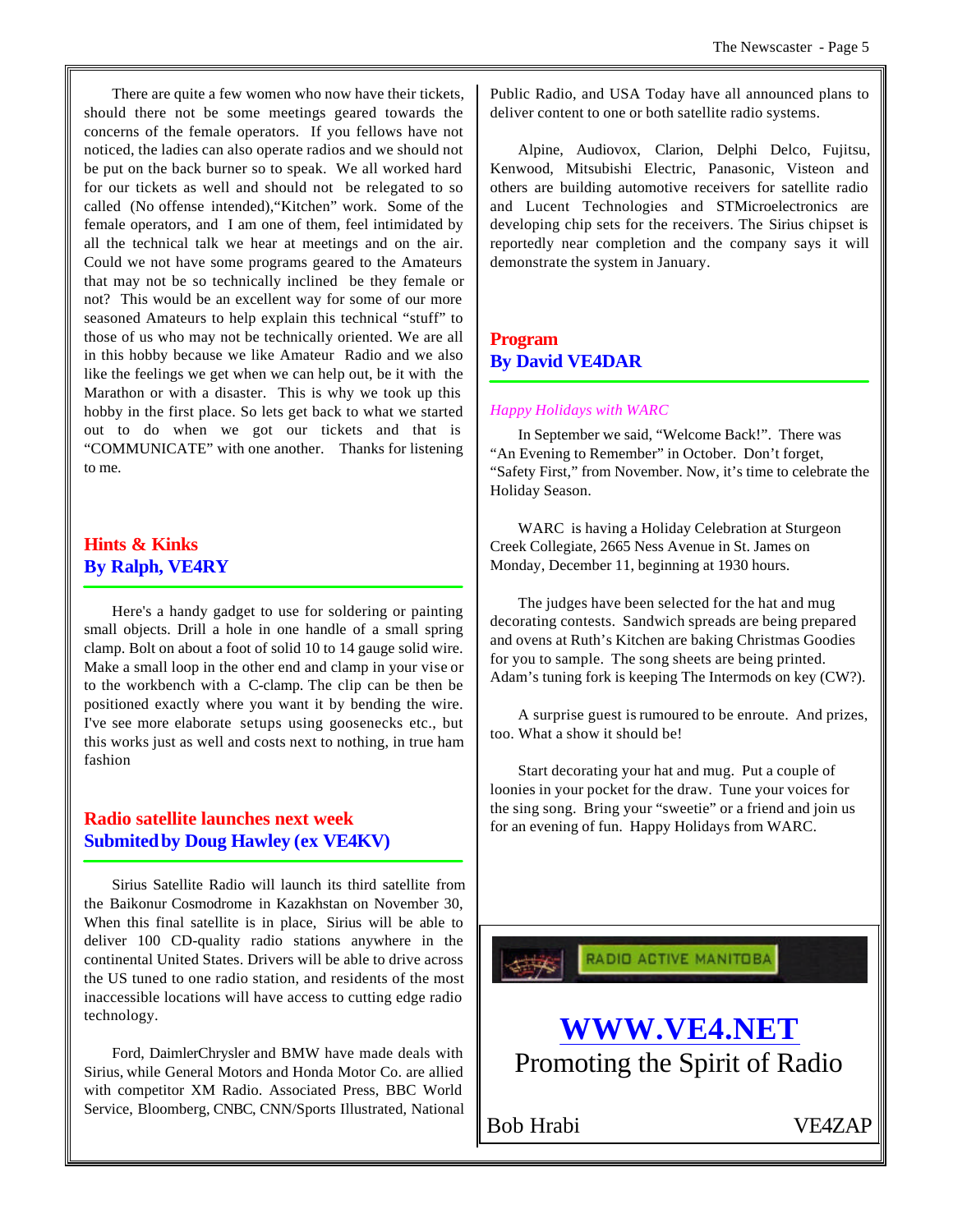# **Winnipeg ARES Report by Jeff, VE4MBQ - Winnipeg EC**

Our November meeting featured Lianna McDonald from Child Find Manitoba. Lianna gave us a very interesting and at times disturbing talk about lost/abducted children. Child Find is planning on putting on some courses for volunteer searches - WPGARES will attempt to provide emergency amateur communications for Child Find upon request. Several of our members are interested in their search course.

An addendum to our Emergency Plan was distributed that outlines key locations for emergency amateur communications in Winnipeg that our members could be assigned to. If you missed the meeting please ask me for your copy at the next WARC or next WPGARES meeting. A pamphlet from Emergency Preparedness Canada Winter Driving was also distributed. One of our mobile radio kits has been left at VE4EOC as a supplemental radio. A copy of the new Sherlock Streetguide has also been left at VE4EOC - the 6th edition is now our official map reference.

Manitoba ARES Executive and WPGARES have begun planning for POSSIBLE Flood Operations next spring. I am putting together an ARES team to operate VE4EMO if required - if you are interested please let me know ASAP. We hope to begin practice sessions by mid-January. Amateur volunteers will be much needed if we do get into a flood situation. If interested please register ASAP. You can register on-line: www.escape.ca/~wpgares/cgipage.htm

Paper copies will be available at meeting beginning in January - possibly in the Newscaster if Derek has space.

Interest in CANWARN continues to grow both inside the amateur radio community and with emergency planners. I was privileged to present a lecture "CANWARN - Manitoba's Early Warning System" at the MEMO Mitigation 2000 Conference in mid-November. Advanced Spotter Training is being contemplated for Spring 2001 if we are not otherwise occupied or in the fall if spring proves to be a busy time. If there is enough interest we will also do a Basic Spotter Training Course - let me know if you are interested in a Basic Course. The list of district CANWARN representatives is on the WPGARES web-site, toward the end of the CANWARN section. Our web-master Ian Clark VE4CLK is doing a terrific job!

On SAT 25NOV nineteen WPGARES and four 1st SVV-SCARES members attended a familiarization at Wpg International Airport of the MEMO Emergency Mobile Command Centre - VE4EMC(EMCC). The EMCC is equipped with a variety of radio equipment including Fleetnet (MEMO and Wpg Airport Authority), MEMO VHF, Amateur VHF, VHF Aircraft, mobile telephone and cellular. Satellite phone and fax will be on-line soon. Thanks to Marc Bruyere and

Don Gerrard for the planning that went into the informational hand-out and their "off-duty" time at the trailer. The attendees were VE4s: ACX, AJR, CRS, DAR, DWG, HAZ, HK, GWN, KAZ, KU, MAQ, MBQ, MMG, RCJ, SE, TRO, WF, WTS, VID; GRM, JHJ, MAQ, Kelvin VE4???

WPGARES members that missed the tour should ask me for their hand-out at the next meeting.

The next WPGARES meeting is TUE 19DEC 1900h at Sir Wm Stephenson Library 765 Keewatin Street. Dr Gord Giesbrecht (Human performance Lab UofM) will be giving us a presentation on "Coping with Cold Weather".

# **News from the Winnipeg Seniors' Radio Club by Gil Frederick, VE4AG**

2 events happen this month of great importance – the annual Christmas Party taking place on Thursday, the 14th, and the Annual General Meeting on Wednesday, the 20th.

The Party is featuring the traditional turkey meal, with the inclusion of cabbage rolls and meatballs. Following this sumptious dinner, there will be great entertainment by talented artists, including Ralph,VE4RY; Paul Palace and "Dolf the Clown". a sing-along, a skit by Bob, VE4RJH and Ruth, VE4XYL, and a medley of songs by that great singing group, 'The Intermods", although when you hear them, you might want to call them 'The Heterodynes" (kidding, of course!)

And we can't forget the myriad of draw prizes to be won – you have a 1 in 4 chance of getting something – and there are door prizes and a raffle. The raffle consists of 2 Gingerbread Houses full of goodies, a fabulous Barbie Doll in a beautiful gown, and a super Arctic Fleece Jacket , courtesy of Gladys, VE4GE. All those attending will receive a hand-made basket with goodies in it (also courtesy of Gladys, VE4GE). So there is something for everyone who attends. Raffle tickets are \$2.00 each or 3 for \$5.00. All proceeds go to the club.

Dinner Party tickets are \$15.00 each, and can be obtained from a Duty Officer at the Club; from any Executive member, or you can phone 233-3122 for further information, or phone George, VE4GNG at 774-6378 to arrange to get your ticket(s).

There are only 100 tickets available, so place your order NOW so you won't be disappointed.

The location is the Royal Canadian Legion, 3600 DeVries Ave. in East St. Paul (just off the Perimeter Highway and Henderson Highway junction). Doors open at 11:30 a.m., dinner after 12 noon. Lots pf parking available, and elevator service also. Hope to see you all there!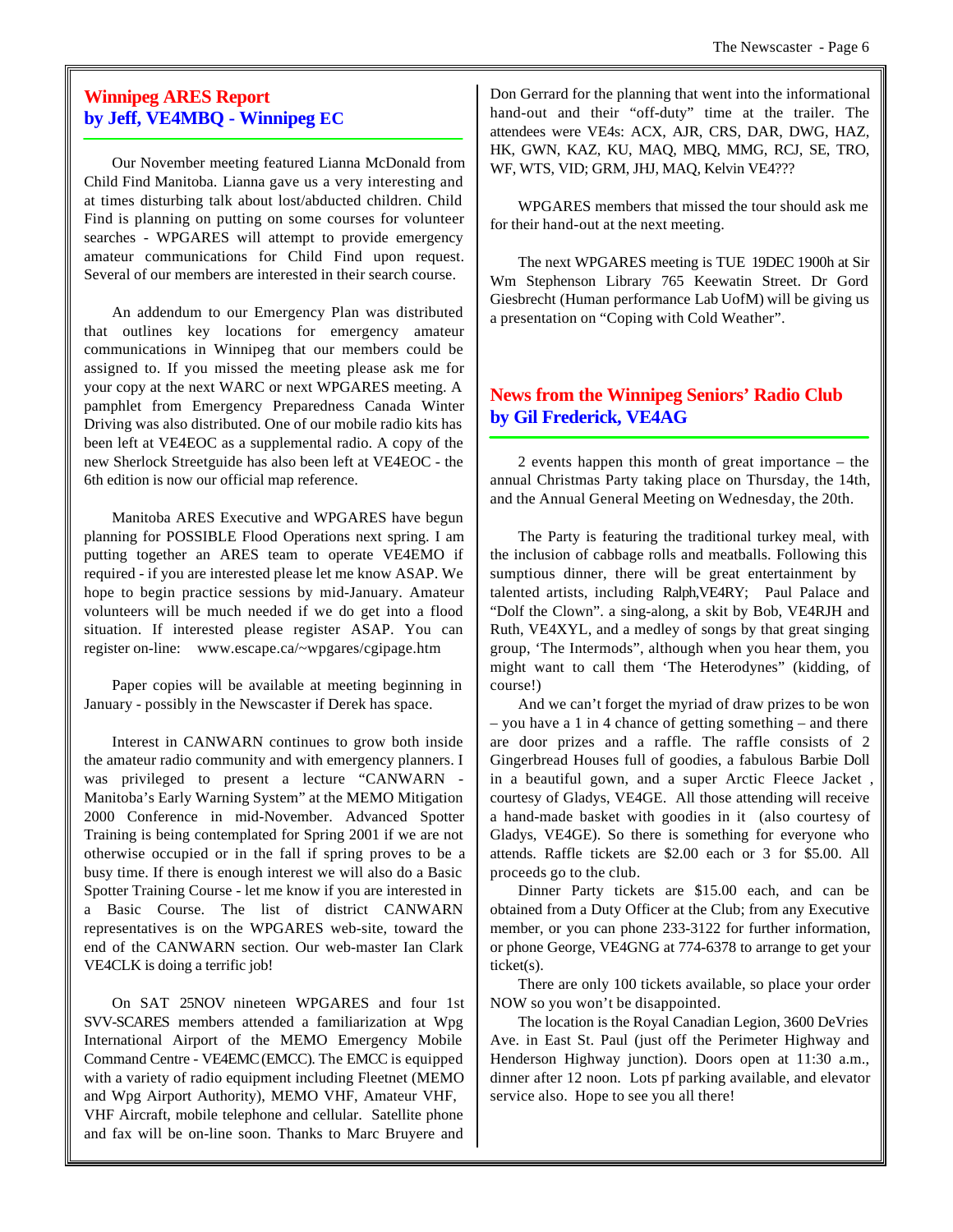And the Club event that has a big impact on its operation is the General Meeting being held at the Clubrooms on Wednesday, December 20, from 9:30 onwards. ALL members are asked to attend – at this meeting we ELECT those that will govern your Club during 2001. Every member has a voice, and a vote – and we need to hear what you have to say.

So, please, let's have a big turnout.

There will be an issue of "Sparks" in late January, which will include the names of the new Executive and Board, the minutes of the meeting, and annual reports. This issue will also appear on our website: http://www.pangea.ca/~ve4wsc

Season's Greetings to All – and we hope you have a Happy New Year.

#### **RAC Bulletins**

**www.rac.ca/~racnews/othernotices/racbullemail.htm**

#### *RAC Bulletin 00-091E*

Canadian Amateur takes over as President of AMSAT-NA

Robin Haighton VE3FRH, has replaced Keith Baker KB1SF as the President of AMSAT North America.

Robin, who has been a licensed amateur since 1977, formerly held the call GD4INU. An electrical engineer by profession, he joined AMSAT in 1991, organized the AMSAT-NA annual meeting in 1997, and more recently occupied the position of Executive Vice- President at AMSAT before replacing KB1SF as President.

Robin has been an active member of the Canadian amateur radio community for many years, he has been a life member of CARF and now RAC since 1980. More recently, he has become one of two RAC representatives to ARISS, the volunteer organization managing amateur radio participation on the International Space Station

#### *RAC Bulletin 00-097E*

New Basic Question Bank Issued.

The second edition of RIC-7 was issued by Industry Canada earlier this month.

This circular contains the questions that will be used effective January 01, 2001, for making Basic Qualification examinations for the Amateur Radio Operator Certificate. This early release is intended to enable course providers sufficient time to prepare course material for future Amateur Radio Operator Courses. Until this time, examinations will be compiled using the existing question banks.

The question bank can be downloaded from the Industry Canada website at:

http://strategis.ic.gc.ca/SSG/sf01900e.html

The RAC Study Guide for Basic Exam, 6th Edition fully covers the new questions.

# **Am I a good Amateur Radio Operater..Quiz... by Eric, VE4EPC**

To score 100 points you must meet the following criteria.

- 1. I am a licensed (Certificate holder ) Amateur.
- 2. I follow all the requirements issued by Industry Canada.
- 3. I follow the guidelines issued by various clubs as to proper Repeater operations.
- 4. I am always polite and courteous to all Amateurs.
- 5. I am willing to assist during times of emergencies.
- 6. I promote the hobby and encourage others to do so.
- 7. I avoid controversial conversations.
- 8. I can fully operate all my equipment and its functions.
- 9. I understand the difference between Simplex and Duplex and what limitations my equipment has in either mode of operation.
- 10. I respect the use of all frequencies and the right of all to use them without interruption other than an emergency situation.

If you can say, " YES " to the above 10 questions, then you have scored 100%.

If you say " YES " to any of the follow questions, Deduct 5 points for each question.

- 1. I am a licensed Amateur that operates on any frequency I want.
- 2. I do not monitor the frequency before I key up.
- 3. I have and will acknowledge an individual if no call sign is given.
- 4. I have sent an unmodulated carrier on a repeater (kerchunk )
- 5. I do not leave a space between conversations.
- 6. I see no problem with tying up a repeater .
- 7. I have been a Ham for many many years and I can do what I want.
- 8. It's ok to use improper phonetics when using a call sign.
- 9. Its ok to substitute your call sign with words like " Yeeess and Go Ahead ".
- 10. Its better to say " Break or Station " instead of your callsign.
- 11. " Q Codes" were intended for use on 2M or any Voice operation.
- 12. The use of phonetics is to be used only during " Net Check-ins ".